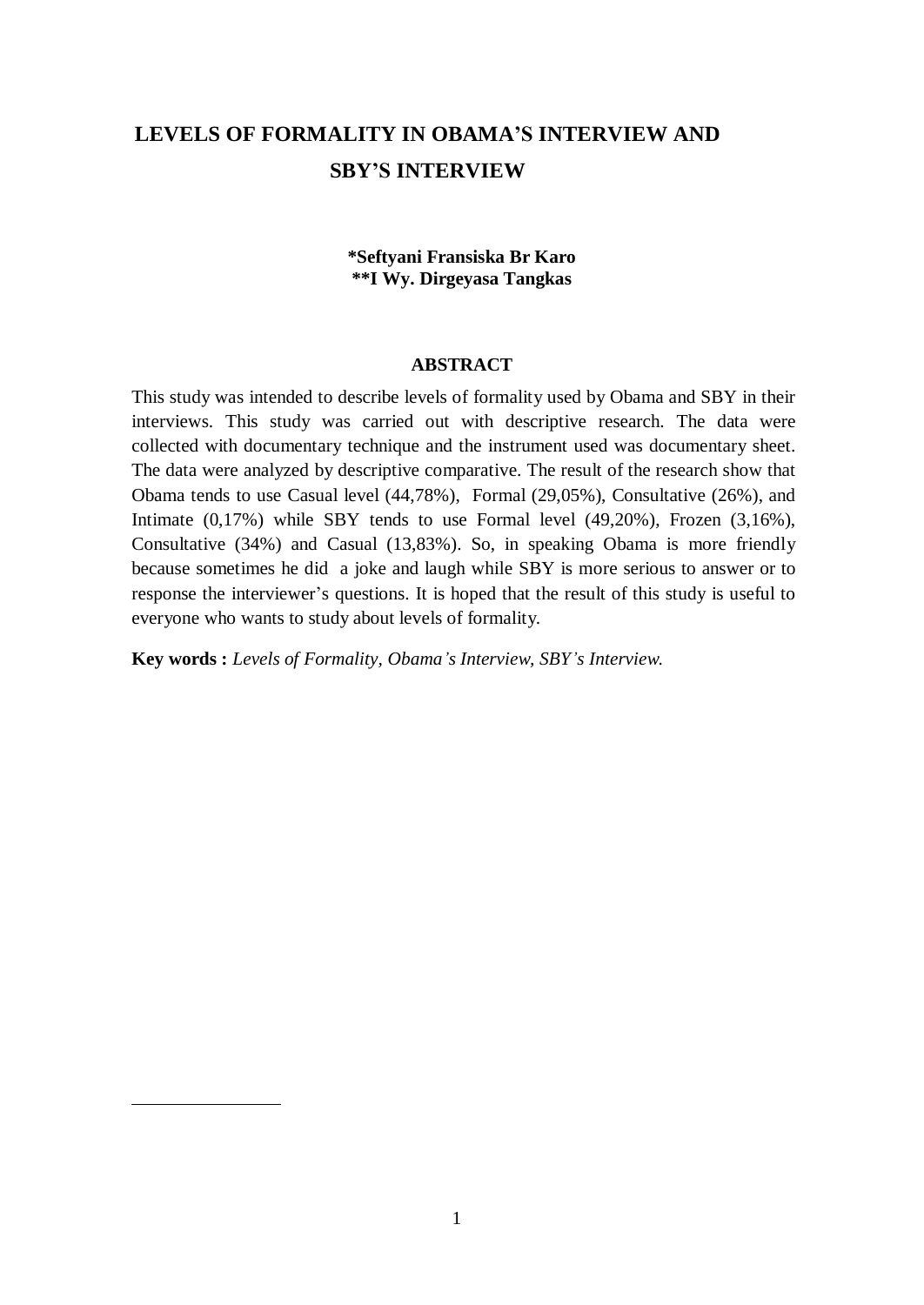### **INTRODUCTION**

Interview is conversation between two or more people which is done by face to face where questions are asked by the interviewer to get facts or statements from the interviewee. An interviewer should know people who will be asked to help him or her in preparing the questions such as in interviewing the president, the interviewer should have different stlye when interview the president. For president is one of important people in a country so when interviewing the president, interviewer should have good preparation in asking the questions by using formal stlye of language to respect him (Verschueren:1987).

According to Keraf (1991) good language must have 4 elements, thus are: honesty, respect, good manners, and the last is interest. The levels of formality have special characteristics according to the speakers" social background, the relationship to their listeners, and the speech situation. Levels of formality is a way to express the idea with special language show the writer's soul, spirit and concern (the use of vocabulary). Weinstein (1984) states that levels of formality is divided into five levels, they are *frozen, formal, consultative, casual,* and *intimate.*

Frozen is language that never changes which is used in the most formal situation such as wedding vows. While formal style is standard English which is used in formal speeches, meetings, job interview, and official session of bureau chiefs. It is quite different with consultative level. It is the style most open to give and take of everyday conversation discussed so far. Moreover, casual style is simply defined as a style that is used for the conversation in our relaxed or normal situation that appropriate to the conversation with our friends, the background information so freely inserted into casual conversation. And the last is intimate. It is language which is used by lovers or other close family and friends who do not require complete constructions or clear pronounciation since there has been mutual understanding among them.

If people use a level that is too intimate, he or she presumes a level of intimacy that the listener and reader do not share. If people use a level that is too formal, he or she may be perceived as an arrogant, condescending outsider. In either case, people damage the relationship with the listener and reader that they need to accomplish his or her purposes. When people need to express a concept for which there is no ready made form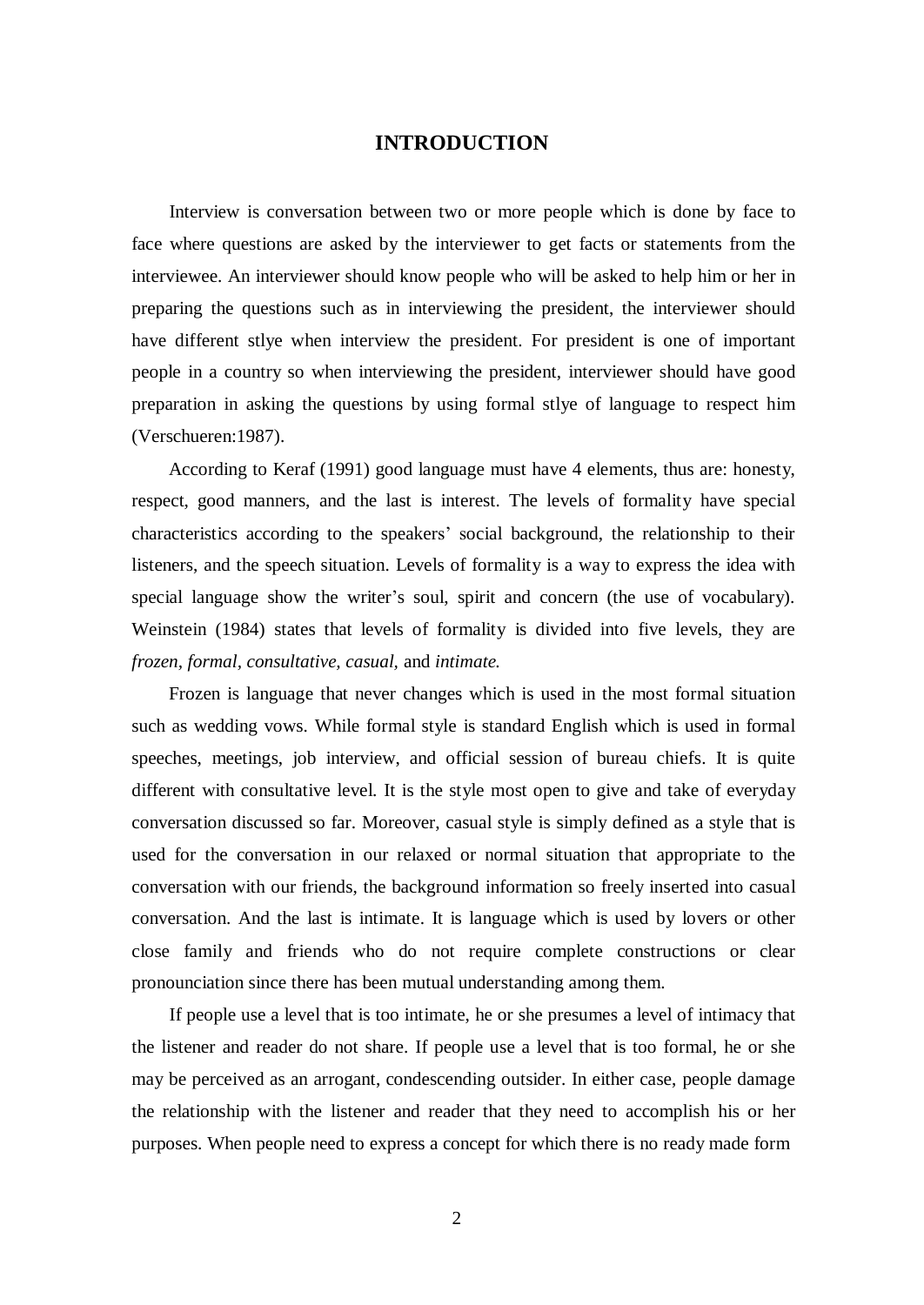in the language, two things can done based on Kempson"s theory (1988) : the language can be changed, perhaps by introducing a new form to carry the desired meaning, or the existing recources of the language can be used to unpack the meaning to expressed. Thus, 'university' might be expressed by the equivalent of place where people go to learn difficult things when they are over eighteen. Either way, however, such items in another language need not to express concepts, which are expressed by remembered linguistics items in one language.

Cultural communication styles can vary depending on context and can be extremely different from one person to another. According to Biber (1988) the Englishspeaking world often operates at a semi-formal level. The language is friendly and welcoming, but with some formal expressions. While Indonesian language is also almost everything that relates with official used formal writing or spoken. The difference of culture, way of speaking and personality between Obama and SBY influence the using of levels of formality.

Obama is popular for his speech while SBY is popular for his authority. But Obama is more friendly than SBY because Obama is often smile when speak in front of public while SBY is quite cool. Both of them are good in speaking mainly in giving the speech and answering the questions in interviews.

In analyzing levels of formality between Obama and SBY, this study used descriptive comparation. Comparation is one of the most efficient methods for explicating or utilizing tacit knowledge or tacit attitudes (Wolf, 2003). So to discover levels of formality used by Obama and SBY and to discover the differences and similiarities between Obama"s utterances and SBY"s utterances in answering the interviewer's question, it will be compared by using descriptive comparative.

According to Bolinger (1987) descriptive Comparison aims at describing and perhaps also explaining the invariance of the objects. It does not aim at generating changes in the objects; on the contrary, it usually tries to avoid them. Understanding various levels of formality will help people measure the effectiveness of people"s communications, make adjustments, and become flexible in their communication style.

But in fact, many people especially students seldom use appropriate levels of formality when they speak to the lecturers or teachers although in formal situation. For that, it is important to make the reasearch about levels of formality so the students or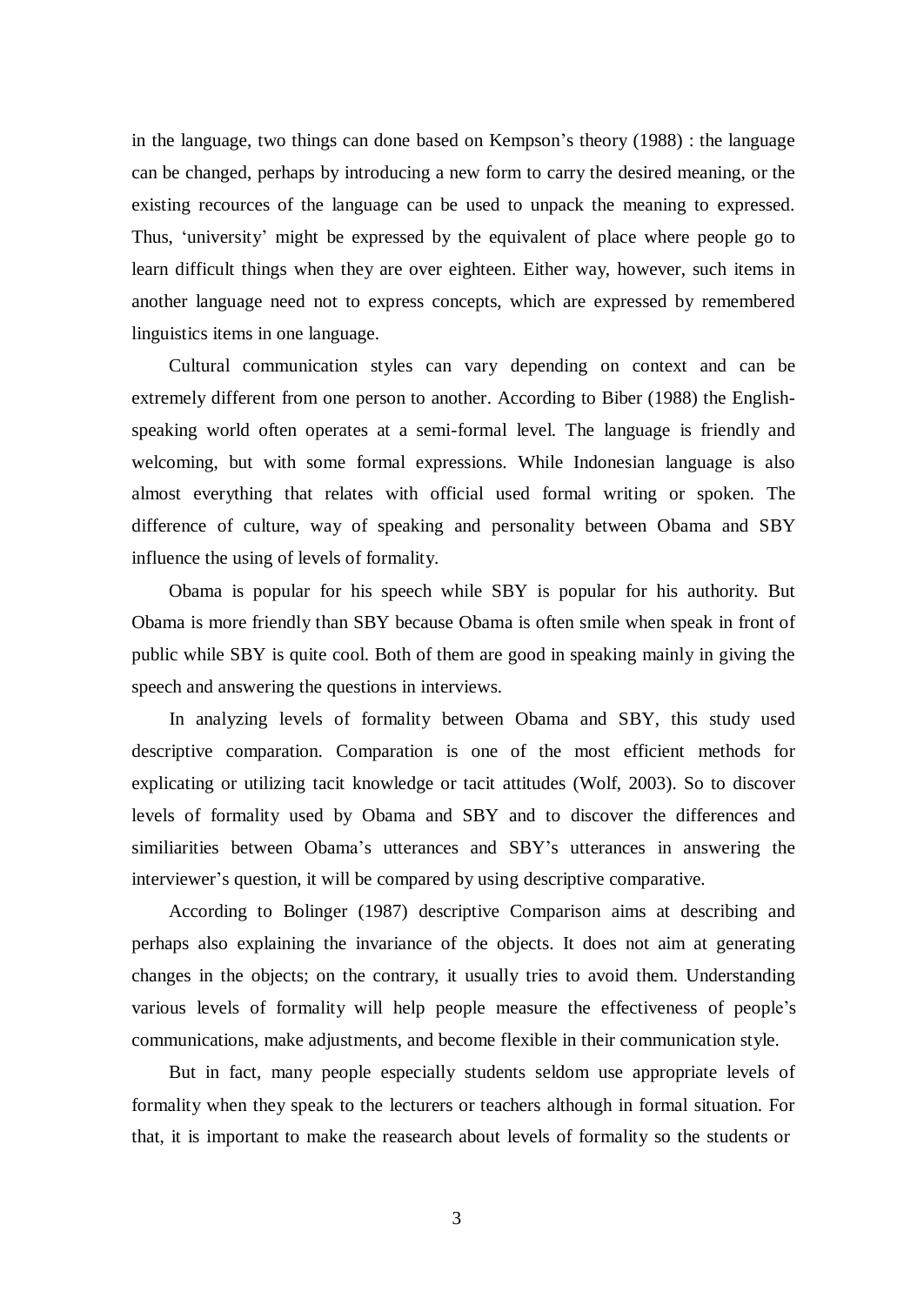people know the appropriate level to select language in speaking in order to build a good communication with others.

# **METHODOLOGY**

This research is qualitative research which was conducted by descriptive method. Qualitative research is a research procedure that will produce descriptive data in form of written and spoken words from people or people"s behaviour that can be research. The objects of this study were *Obama's* interview and *SBY's* interview during a year of 2011. And the data are in forms of words or utterances used by Obama as a President of America and SBY as a President of Indonesia.

After the data were collected, the data were analyzed descriptively. There are five steps in ananlyzing the data. First, identifying the data and then reducing data which has been identified proper to the levels of formality. After that classifying the Obama's and SBY"s utterances found in their interview based on levels of formality. And next analyzing and interpreting the data which has been classified including the differences and similiarities from Obama"s and SBY"s utterances and at last concluding the data.

# **DATA ANALYSIS**

After collecting the data, the data were analyzed by descriptive comparative in order to find out levels of formality used by Obama and SBY in their interviews. The analysis of the levels of formality would be shown from the analyzing the data from some of their utterances.

#### *Frozen*

Frozen is the most formal style which is often used by the person of high level or important figures in order to give precedence and respect over the hearers and the speakers. The sentences are not only constructed individually, but also sequences of sentences are intricately related to ordinary occasion such as religious service.

SBY as one of important figure or president in Indonesia used this style in his interviews. It showed that SBY is able to construct the sentence in anwering the

4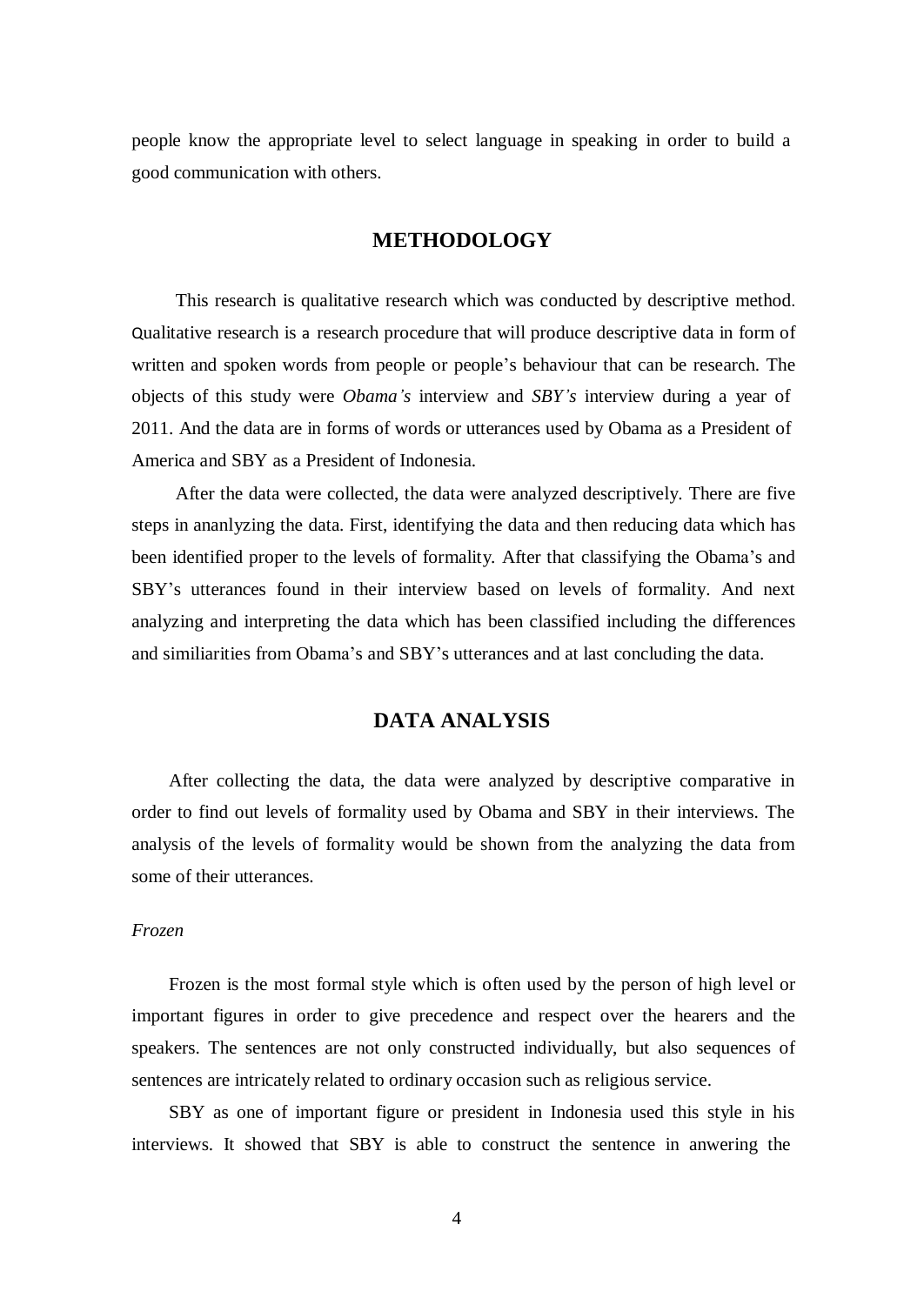interview. However, frozen style is not found in Obama interview, it can not be concluded that Obama is not able to construct the sentence in interview but it is influenced by the personality of each president. SBY is more like to add the words that relate to the God, for example:

#### - Baik, *alhamdulilah*.

- **Tuhan** tidak akan mengubah nasib sebuah kaum kecuali kaum itu yang mengubahnya, yang membangun masa depannya.
- Tapi percayalah, Saudara-saudara, rakyat Indonesia, ada jalan yang baik ke depan, **Allah itu Maha Pengasih lagi Maha Penyayang**, kalau kita sungguh bekerja akan diberikan jalan yang baik untuk masa depan kita yang baik.
- Tetapi kalau saya tarik kembali, "**Bismillah,**" semuanya itu ibadah.

The addition word of "alhamdulilah", "bismillah" made this utterances are included into frozen style. The word that relates to the God is eternal and it must not be altered in anyway. But SBY altered those words to show his personality that he is loyal in his religion because he is also uttered some of God"s word.

#### *Formal*

Formal is one of the levels of formality that people should use when he or she is talking with someone who is older than him/her and holding higher social status than him/her. But it is not happen in America, people is prefer use semi formal or informal to formal in spoken to show that American is friendly and welcoming even he is a president. While in Indonesia, people is prefer use formal to informal to respect the older and the higher status.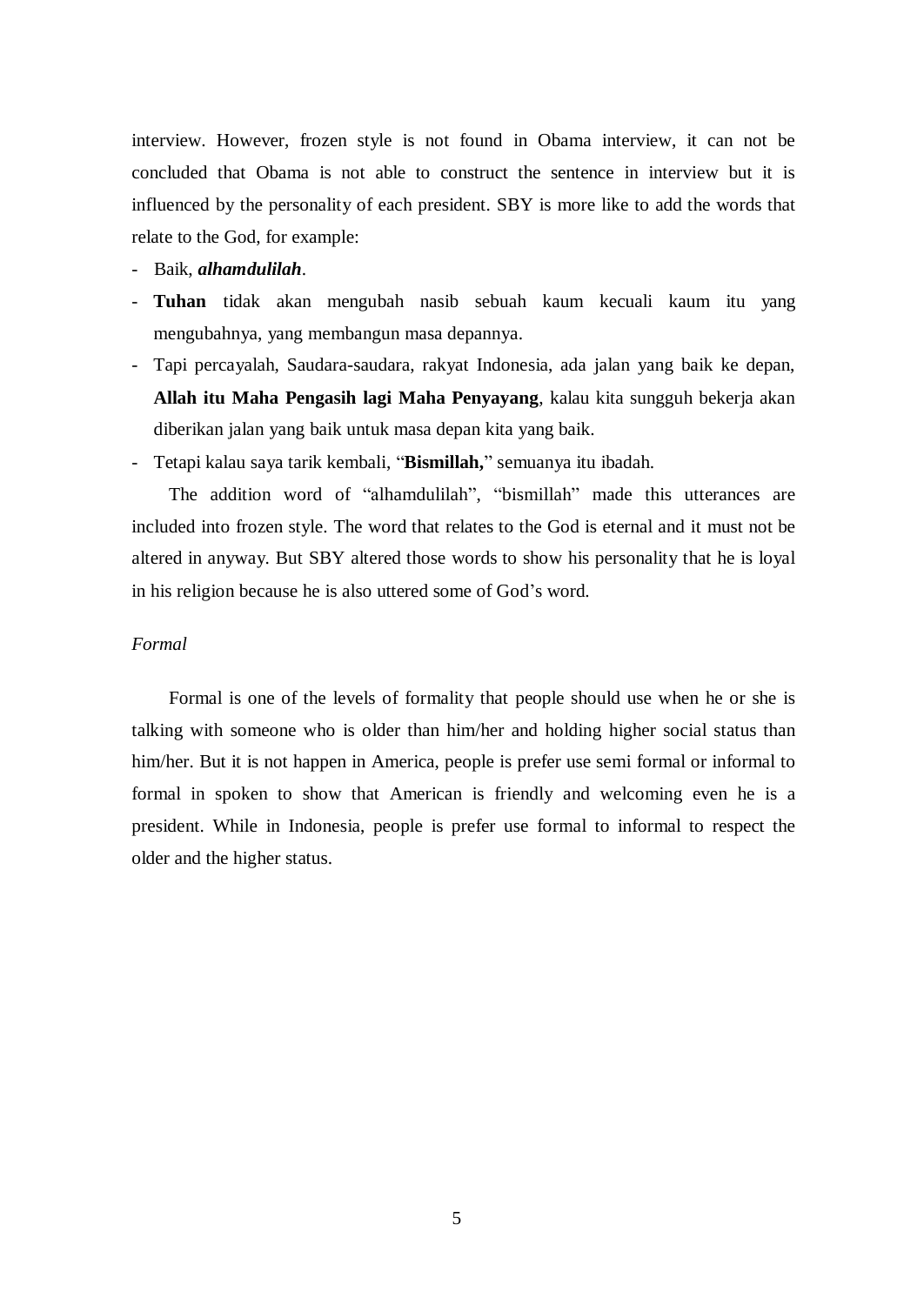**Table 4.1 Distribution of Obama's Utterances and SBY's Utterances in Formal**

**Levels**

| NO.              | <b>OBAMA</b>                                                                                                                                                                                                                                   | <b>SBY</b>                                                                                                                                                                                                                                              |
|------------------|------------------------------------------------------------------------------------------------------------------------------------------------------------------------------------------------------------------------------------------------|---------------------------------------------------------------------------------------------------------------------------------------------------------------------------------------------------------------------------------------------------------|
| 1.               | In theory, we should be able to get<br>60 votes out of the Senate.                                                                                                                                                                             | Anggaran tersebut seharusnya<br>terus ditingkatkan.                                                                                                                                                                                                     |
| 2.               | Now, we have produced over 1.8<br>million jobs just in the last year.                                                                                                                                                                          | Angkatan kerja tahun lalu itu<br>jumlahnya 116 juta, sedangkan<br>2011 kenaikan<br>tahun ini<br>angkatan kerja tersebut menjadi<br>119<br>juta<br>atau 1 tahun<br>bertambahlah saudara-saudara<br>kita yang mencari pekerjaan<br>dengan angka 3,4 juta. |
| 3.               | We have to increase oil production<br>here                                                                                                                                                                                                     | Marilah kita belajar bersama-<br>sama menggunakan<br>secara<br>seimbang.                                                                                                                                                                                |
| $\overline{4}$ . | Obviously I disagreed with us going<br>into Iraq, but I will say that we are<br>bringing the war in Iraq to an<br>honorable conclusion because of the<br>extraordinary service of our men and<br>women, both military and civilian in<br>Iraq. | Unjuk rasa dilarang<br>tapi<br>sebaiknya saya ingin kepala desa<br>betul-betul mengurusi desanya,<br>sebagaimana yang saya lihat<br>kemarin sebagai contoh, kepala<br>desa di Haurwangi di Kabupaten<br>Cianjur.                                        |
| 5.               | Thank you so much for doing this.                                                                                                                                                                                                              | Terima kasih.                                                                                                                                                                                                                                           |

From the utterance above, we can see that both of Obama and SBY have different stlye in speaking formally. The first example, the formal levels is shown from the word **"should"** that Obama used while SBY also used the word **"seharusnya"**. In this case, both of the presidents used the same term to ask their citizen and colleague formally to do as what they hope.

The second example, the formal levels is shown by the fact that Obama and SBY state. Both of them told about the increment labor from the last year by showing in number.

And the third example showed the different function of language. Obama"s utterance tends to obligation sentence, it is looked from the word **"have to"** while SBY"s utterance is demanding for his word **"marilah kita belajar bersama-sama"**. The forth example showed that both Obama and SBY used prohibition sentence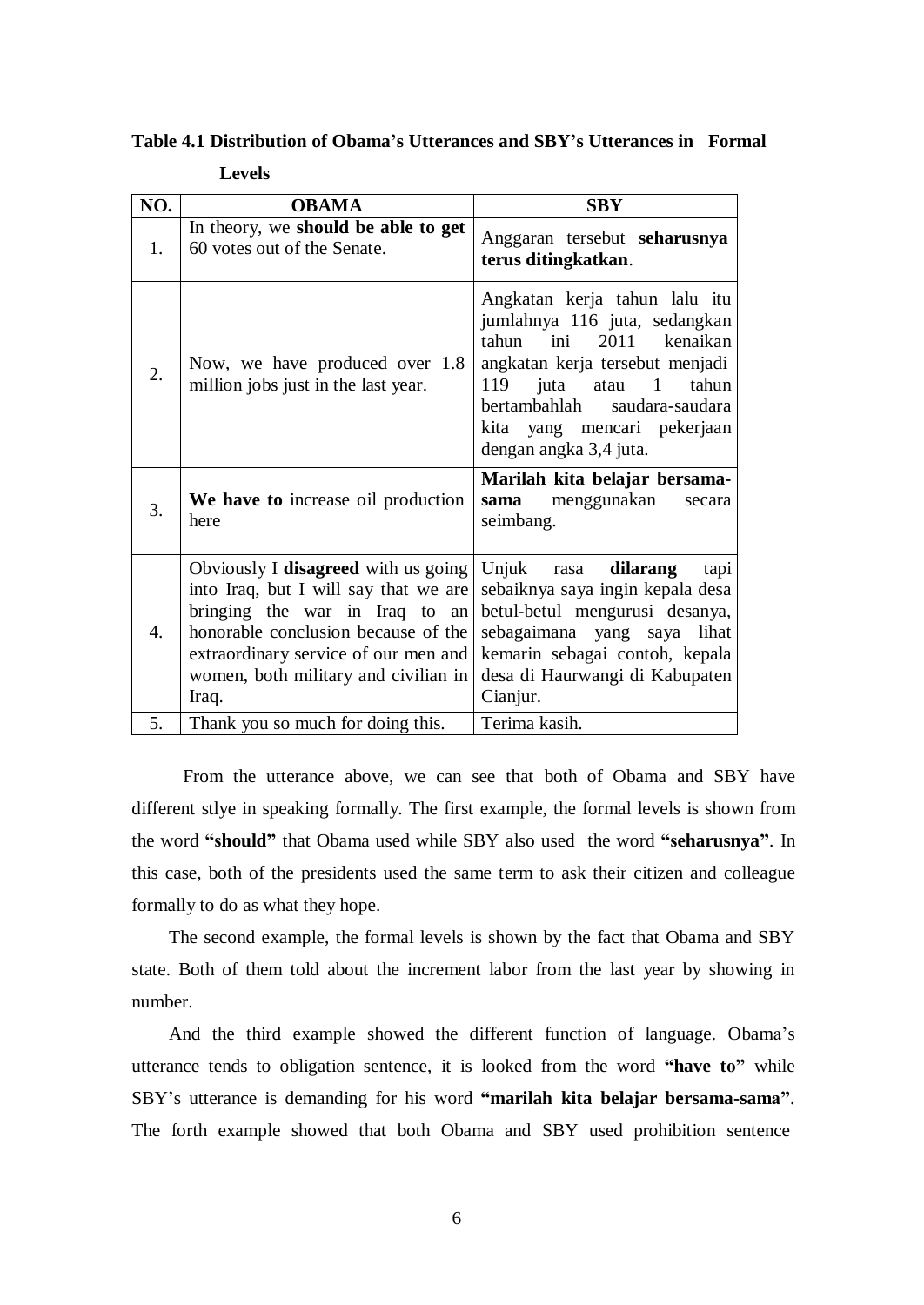**"disagreed"** and **"dilarang"** but Obama used active voice to tell the sentence directly but SBY used passive voice. And the last examples, actually both of them have same purpose to say "Thank you" or *"Terima Kasih"*, but Obama in this case said it completely by adding the word **"so much for doing this"**. It is made the listeners or the readers more understand what the president thanks to.

#### *Consultative*

Consultative is the usual form of speech in small groups except among close friends. It typically occurs between two persons while one is speaking, at intervals the others give short responses, by using standard signals. Interview is actually the conversation between two person that not ussually use the consultative levels of formality. In *Obama's* interview is found some consultative levels. It is more much than in *SBY's* interview. But there are some of their utterances are looked similiar that included into consultative level. It can be seen from the table.

# **Table 4.2 Distribution of Obama's Utterances and SBY's Utterances in**

| <b>Consultative Levels</b> |  |
|----------------------------|--|
|----------------------------|--|

| No. | <b>OBAMA</b>                                                                             | <b>SBY</b>                                                                                                                                                                                                           |  |  |
|-----|------------------------------------------------------------------------------------------|----------------------------------------------------------------------------------------------------------------------------------------------------------------------------------------------------------------------|--|--|
| 1.  | Yes, sure.                                                                               | masing-masing<br>Ya, tentu<br>akan<br>kembali<br>jadwal<br>menyusun<br>waktunya.                                                                                                                                     |  |  |
| 2.  | Having said that I understand<br>how big of a strain.                                    | Saya paham betul itu.                                                                                                                                                                                                |  |  |
| 3.  | And I think government has to<br>be smart, it has to be lean, it has<br>to be efficient. | Tetapi<br>begini,<br>beserta<br>saya<br>pemerintahan yang saya pimpin,<br>seluruh<br>harapan<br>saya juga<br>walikota<br>gubernur, bupati,<br>melakukan hal yang sama, bekerja<br>lebih giat lagi untuk rakyat kita. |  |  |

From the table above, we can see that there are differences from their although the meaning or the intention of their utterances are similiar. The first utterances, Obama just said **"Yes, sure"** without adding another explanation about what he sure but the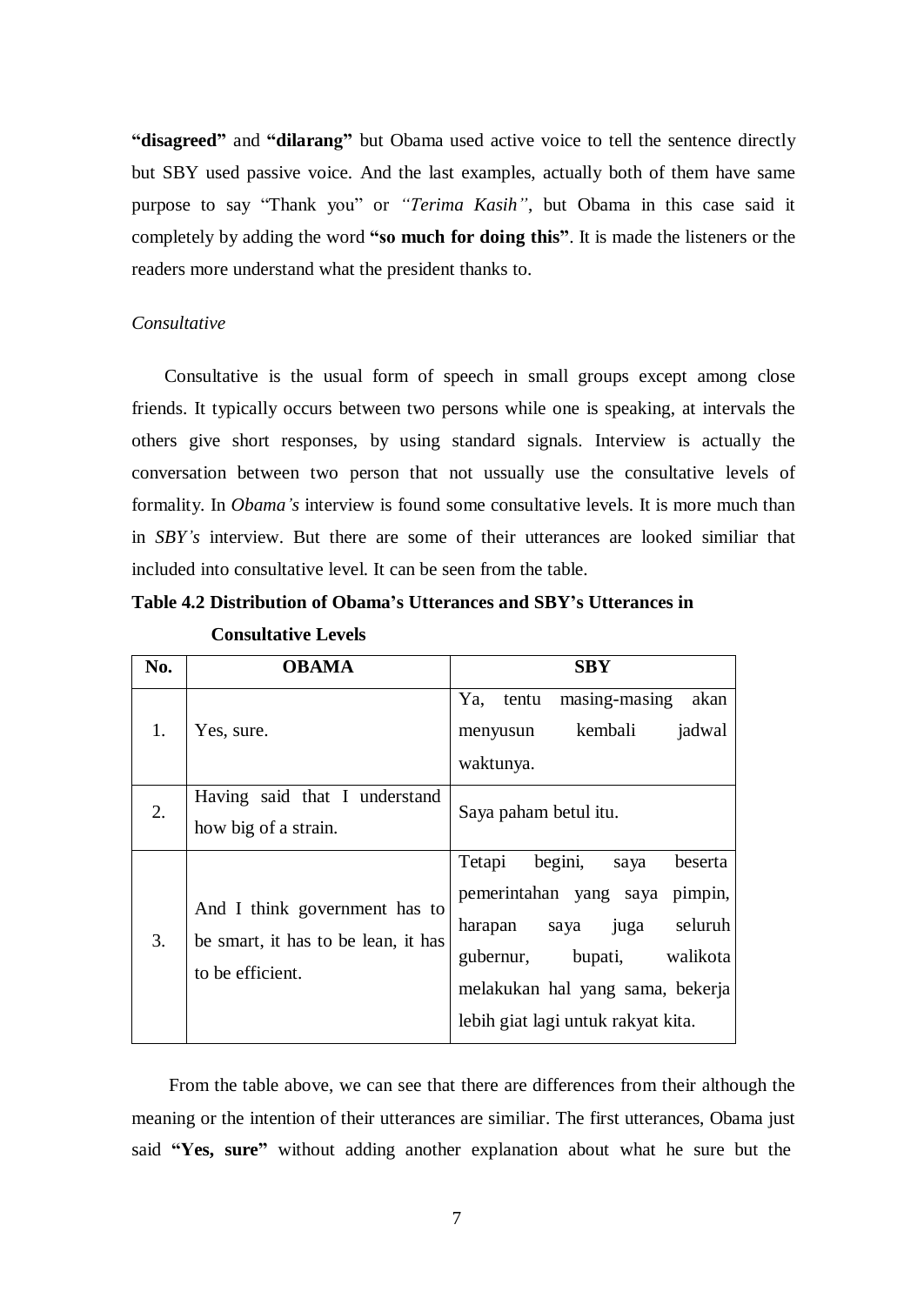interviewer has understood about what Obama is sure. While SBY uttered what he is sure completely.

Second utterence is the opposite of the first utterance. In this case, Obama uttered what he understood more completely than SBY"s utterance. SBY just said *"Saya paham betul itu"*. But the meaning of their utterances are same that they have understood what they were talking about.

The third utterances between Obama and SBY have different function but the intention is same. Obama uttered it by commanding while SBY uttered it by offering. It can be shown from their utterances. In Obama"s utterance, there is the word **"has to"**, it means that should be done while in SBY"s utterance there is still hope or the word **"berharap"** so the governments do or do not do that it depends on themselves. In other words, there is no imperative.

#### *Casual*

Casual is the levels of formality that characterized by the use of the first name or even nickname rather than a little name and last name in addressing one another. Besides that this level is the use of slang. Another characteristic of casual levels is the omissions of unstressed words, particularly at the beginning of sentences, and contructions. It tends to be informal.

As the president of America, Obama is prefer to use this level because it can give impressable for the listener. While SBY just used this level in certain situation by addressing the interviewer.

**Table 4.3 Distribution of Obama's Utterances and SBY's Utterances in Casual Levels**

| N <sub>0</sub> | <b>OBAMA</b>                        | <b>SBY</b>                         |  |  |
|----------------|-------------------------------------|------------------------------------|--|--|
|                | <b>John</b> , we'll start with you. | Bung Imam,<br>Ya,<br>saya<br>punya |  |  |
|                |                                     | pandangan yang kurang lebih sama.  |  |  |
|                | But I've got to say, Lee looks like | Begini, sebenarnya maknanya luas,  |  |  |
|                | a pretty tough pitcher.             | Bung Maulana, ya.                  |  |  |
|                | Go ahead.                           | Silakan.                           |  |  |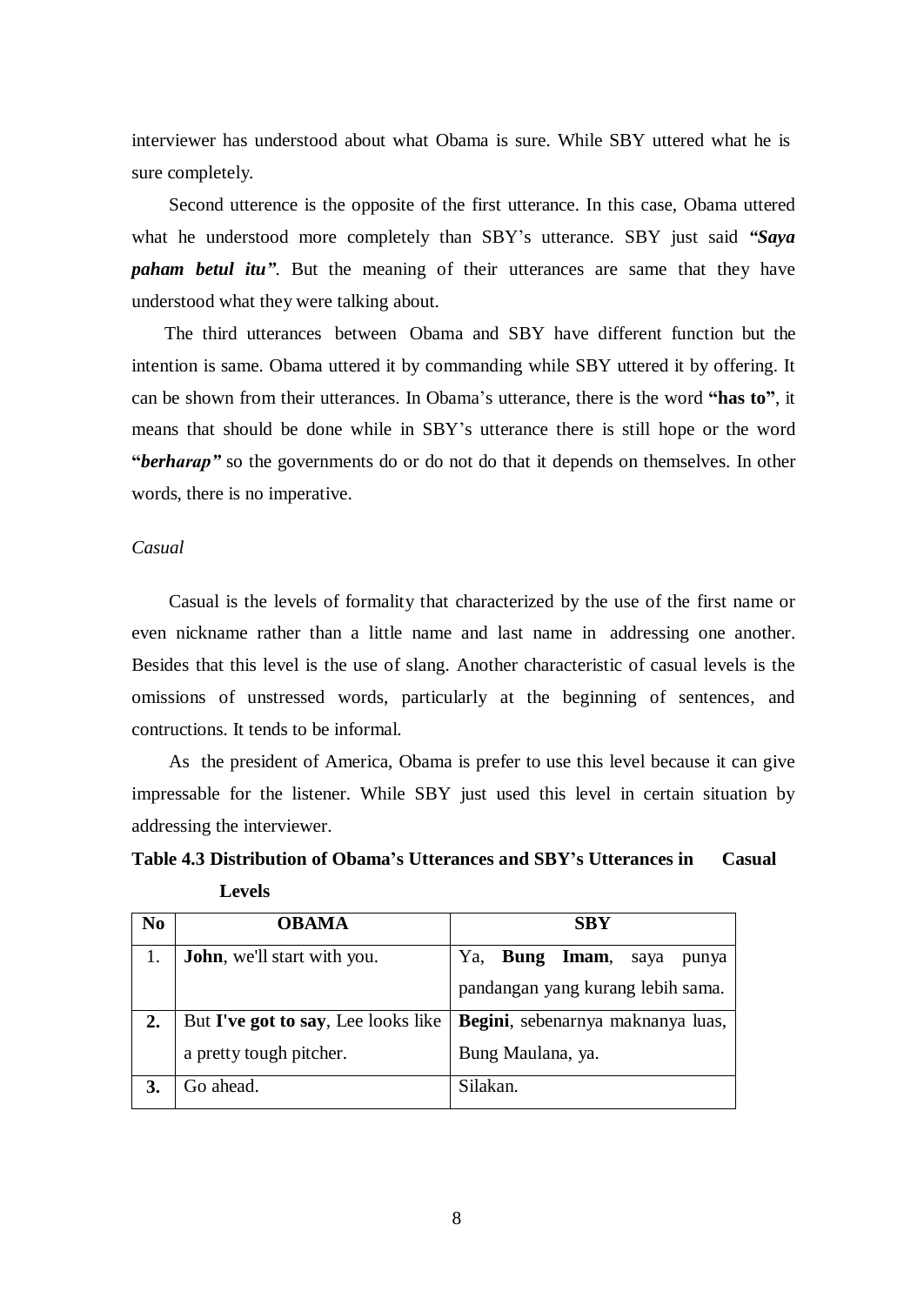The utterances in the table above showed that between Obama and SBY used the casual levels in similiar intention. The differences is in America, it is acceptable to call someone in formal situation just by using their first name or nickname like **"John"**  because Obama has known him before. While in Indonesia is not acceptable to call someone with their first name or nickname however people have known each other. It will be addition in front of their name to show politeness such as **"Bung Imam".** In this case the name of the interviewer is Imam while SBY adding *Bung* to show that they are friend but the situation demand SBY tocall him like that because they are doing interview that are watched by the public.

The second utterances, in English the using of contractions such as **"I've"** is tend to be informal if we are speaking in formal situation. But Obama did this one in his interview. This case showed closer that English speaking often operates semi formal level or informal as have stated in previous chapter. While SBY used **"begini"** , it is the casual word that looked not formal. It should be better if SBY said *"seperti ini".* Even though the languages that Obama and SBY are different but **I've got to say** and *Begini*  have same meaning.

The last example from the casual levels, Obama"s utterance and SBY"s utterance have similiar meaning by using simple words to please the interviewer to continue another question. It is looked from their conversation.

Obama"s interview

Q (interviewer) : So I have another gay question. (Laughter.)

Obama : **Go ahead** .

#### SBY"s interview

Maulana : Saya masih punya banyak pertanyaan lagi ini pak.

SBY : **Silahkan.**

#### *Intimate*

An intimate level is a completely private language developed within families, lovers, and the closest of friends. It might embarrass some for non-group members to hear them in-group intimate language. From three of *Obama's* interviews, it is found only one intimate level: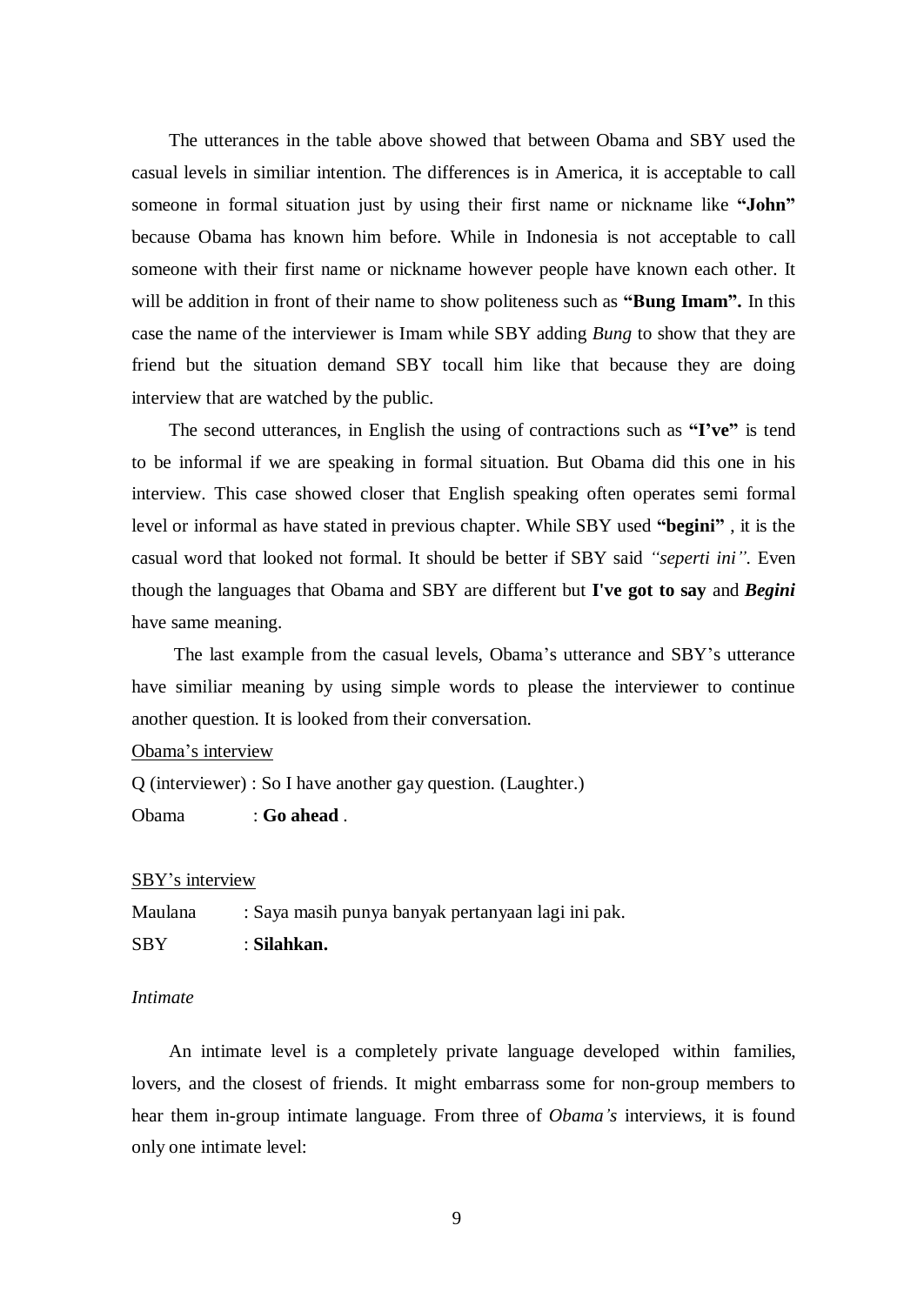#### - **So we always try to get** *a date* **night out on Valentine's Day.**

The word "date" is often used for the lovers or close friend. In this case, Obama is asked by the interviewer about his wife and what they do on Valentine"s Day. For American, it is not taboo to tell everyting even to show their love to another such as to say "I love you" or to kiss someone that you love in front of public. But in Indonesia, these things are still taboo, it is seldom done by a president. So, there is no intimate level found in *SBY's* interview and perchance there is no questions about his wife or family in his three interviews.

# **RESULT AND DISCUSSION**

After analyzing the levels of formality in *Obama's* interview and *SBY's* interview, it was found that not all levels of formality were found in their interviews. There are four levels of formality found in *Obama's* interview and *SBY's* interview. But the forth levels used by Obama and SBY are different. Obama used **Formal, Consultative, Casual, and Intimate** with dominantly by casual level while SBY used **Frozen, Formal, Consultative, and Casual** and dominantly by formal level.

The number and the percentage of levels of formality in Obama's interviews and SBY"s interviews are shown in the table.

| No.          | <b>Levels of</b> | <b>Frequency</b> |            | <b>Percentage</b> |            |
|--------------|------------------|------------------|------------|-------------------|------------|
|              | <b>Formality</b> | Obama            | <b>SBY</b> | Obama             | <b>SBY</b> |
| 1.           | Frozen           |                  | 16         |                   | 3,16 %     |
| 2.           | Formal           | 170              | 249        | 29,05 %           | 49,20 %    |
| 3.           | Consultative     | 152              | 171        | 26 %              | 34 %       |
| 4.           | Casual           | 262              | 70         | 44,78 %           | 13,83 %    |
| 5.           | Intimate         |                  |            | 0,17%             |            |
| <b>Total</b> |                  | 585              | 506        | 100 %             | 100 %      |

**Number of Levels formality used by Obama and SBY in their interviews.**

The table above shows the number and percentage of levels of formality in Obama"s interviews, there is no frozen level, formal is 170 (29,05%), consultative 152  $(26\%)$ , casual  $262$   $(44,78\%)$ , and intimate 1  $(0,17\%)$ , and total number and percentage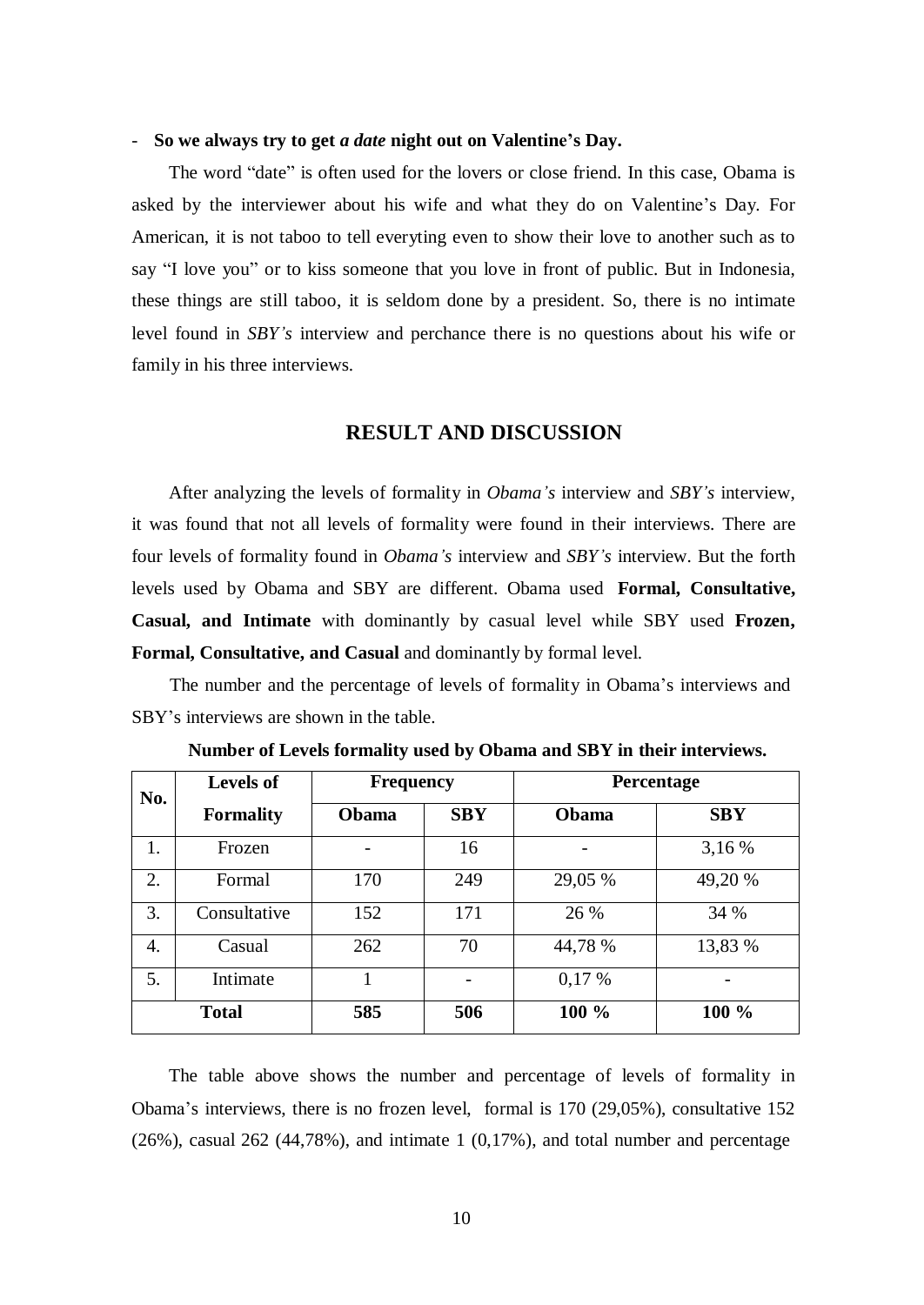of levels of formality in Obama"s interviews is 585 (100%) with the most dominant levels of formality is casual. While the number and percentage of levels of formality in SBY"s interviews, frozen is 16 (3,16%), formal is 249 (49,20%), consultative 171 (34%), casual 70 (13,83%), and there is no intimate intimate level, and total number and percentage of levels of formality in SBY"s interviews is 506 (100%) with the most dominant levels of formality is formal.

As have stated by Biber (1988) that English-speaking world often operates at a semi-formal level. The purpose is to make them looked friendly and welcoming. Because America is a superior country that gives big influence to another country. It is seen from Obama"s interviews that his utterances are dominantly by casual level. While Indonesia, the spoken and written language tend to be more formal. Because Indonesian people hold the five basic principles of the Republic of Indonesia which covered the norms to respect with others especially to the older one, as a president, he should be a model that give positive impression to his citizien. It seen from SBY"s interviews that his utterances are dominantly by formal level. Beside that SBY also used frozen level in his interviews.

Beside that actually Indonesian people tend to use formal level in speaking. It can be found in *"The Analysis of Levels of Formality in Job Interview"* by Ananda Rarasti (2008). Ananda found that from ten job interviews which using Indonesian language that she analyzed, it is dominantly by formal level both the interviewer"s utterances and interviewee's utterances. The case is influenced by the register (field, mode, tenor) that has been interpreted by Halliday and Hasan (1984). Field refers to *what is going on,*  including events, social activity and topic or content. Mode refers to how language is being used, whether the channel of communication is spoken or written, and the use of language and status of language. Tenor refers to the social relationship between those taking parts. These are specified in terms of formality, status or power (agent roles or hierarchic relations), affect (degree, like or dislike), and contact such as frequently, duration and intimacy of contact. These three values- field, mode and tenor are thus the determining factors for linguistics features of the text.

Therefore, in having an interview session, a president should use the formal language in answering the interviewer's questions in order to make a good impression for public as the president is one important person in a country. But, sometimes when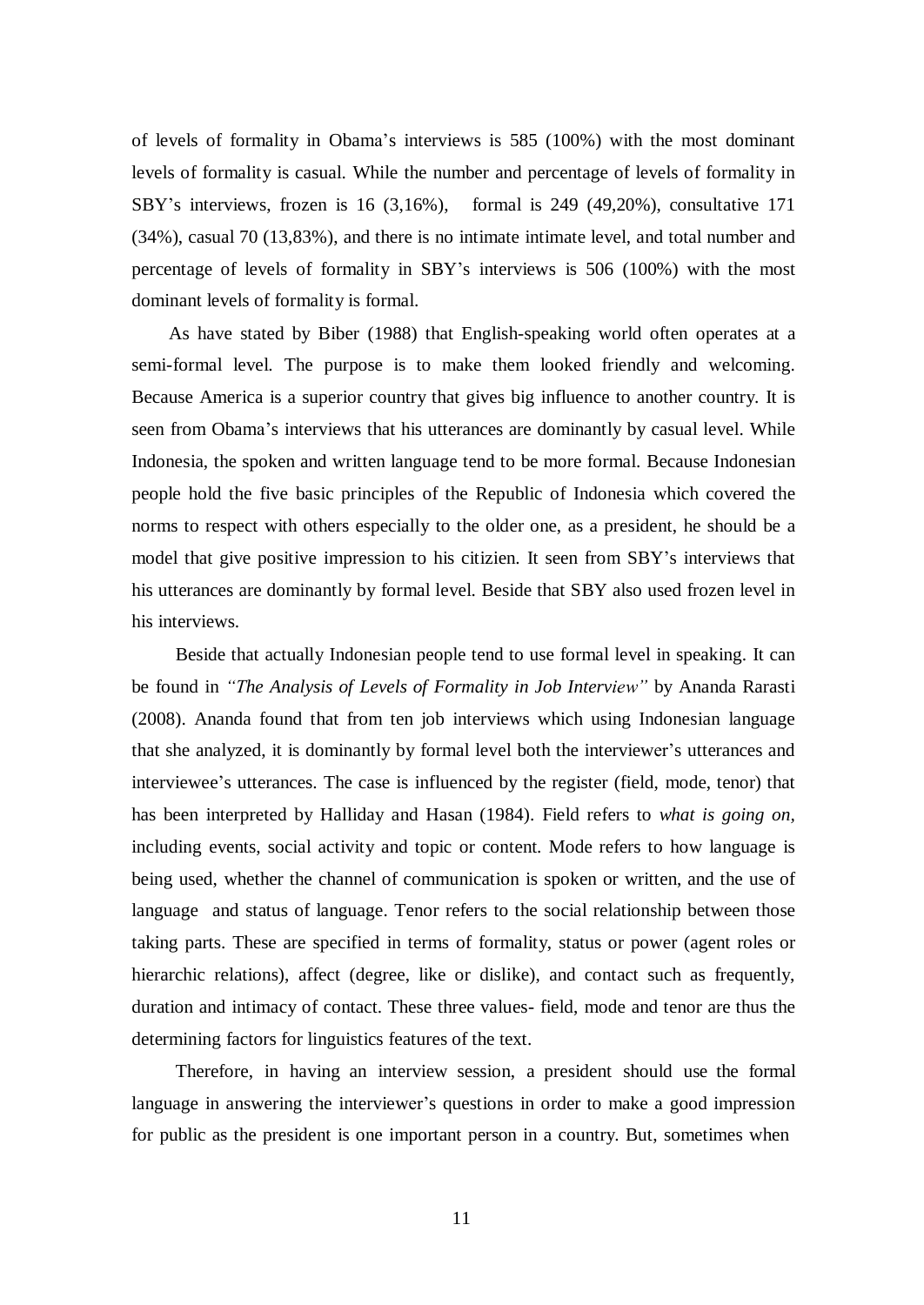people speak seriously or in other word monotone, the listeners will be bored so they will get nothing. But when people speak using varitions or different levels, it would help the listener to understand and to remember what he have said.

And sometimes people need to think the utterances that people will state whether it sounds good or bad. Simply, people should know with whom he/she speaks, where, when, and what the topic. The purpose is to prevent mis-understanding with others so communication can be done well.

# **CONCLUSIONS AND SUGGESTIONS**

After analyzing the utterances that describes levels of formality used by Obama and SBY in their interview, it can be conclude that

- Obama used formal, consultative, casual, and intimate levels in his interviews and it is dominantly by casual levels while SBY used frozen, formal, consultative, and casual levels in his interviews and it is dominantly by formal levels.
- There are differences and similiarities between Obama"s uterrances and SBY"s utterances.
- And levels of formality are influenced by language, culture, social context, and personality in order to create a good communication.

For this research is far from the perfection, it is hoped for the another researchers, who are concerned to this study, to conduct in depth researches and to make a detailed analysis of formality language in other object. And for the students, who want to improve their ability in speaking and writing, should know the using of levels of formality in order to make a good communication.

#### **REFERENCES**

- Biber, D. 1988. *Variation across speech and writing.* Cambridge: Cambridge University Press.
- Bolinger. 1987. Comparation Language*. Descriptive Comparative,* 1(2), 20-31.
- Halliday, M.A.K. and R.Hasan. 1985. *Context and Text: Aspects of Language in Social Semiotic Perspective.* Geelong: Deakin University Press.